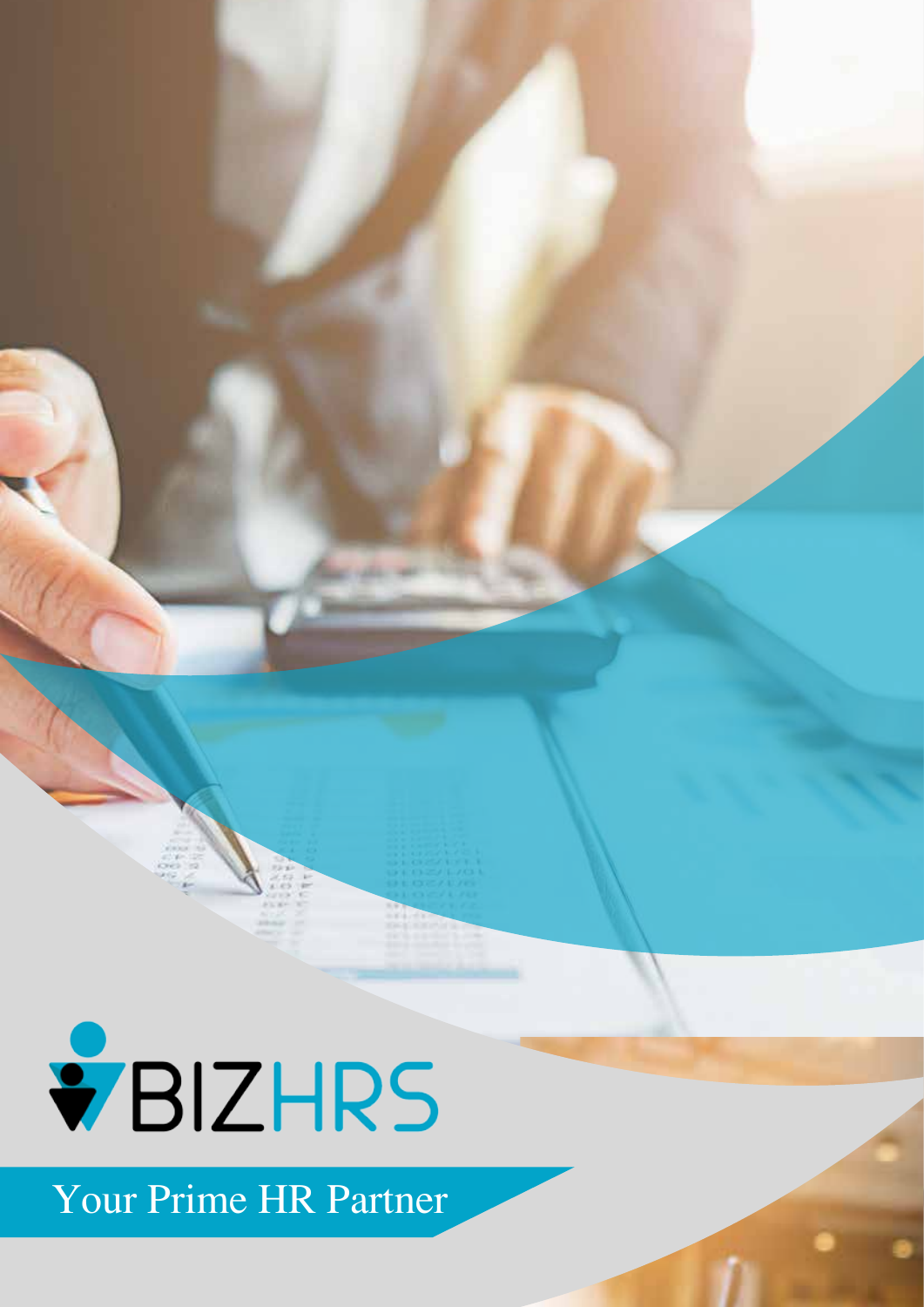# CLOUD BASED PAYROLL PROCESSING ERP

Its time to say goodbye to duplication, confusion of excel files, delay in payday and inconsistencies! Start processing through BizHRS creating savings in costs, accurate data & improved transparency.

BizHRS is hosted on AWS cloud & server. Data security and integrity is has been well taken care of through various protocols like encryption, access rights distribution, grid architecture etc. We are also open to do customisations that can be made generic in nature leading to continuous improvements.

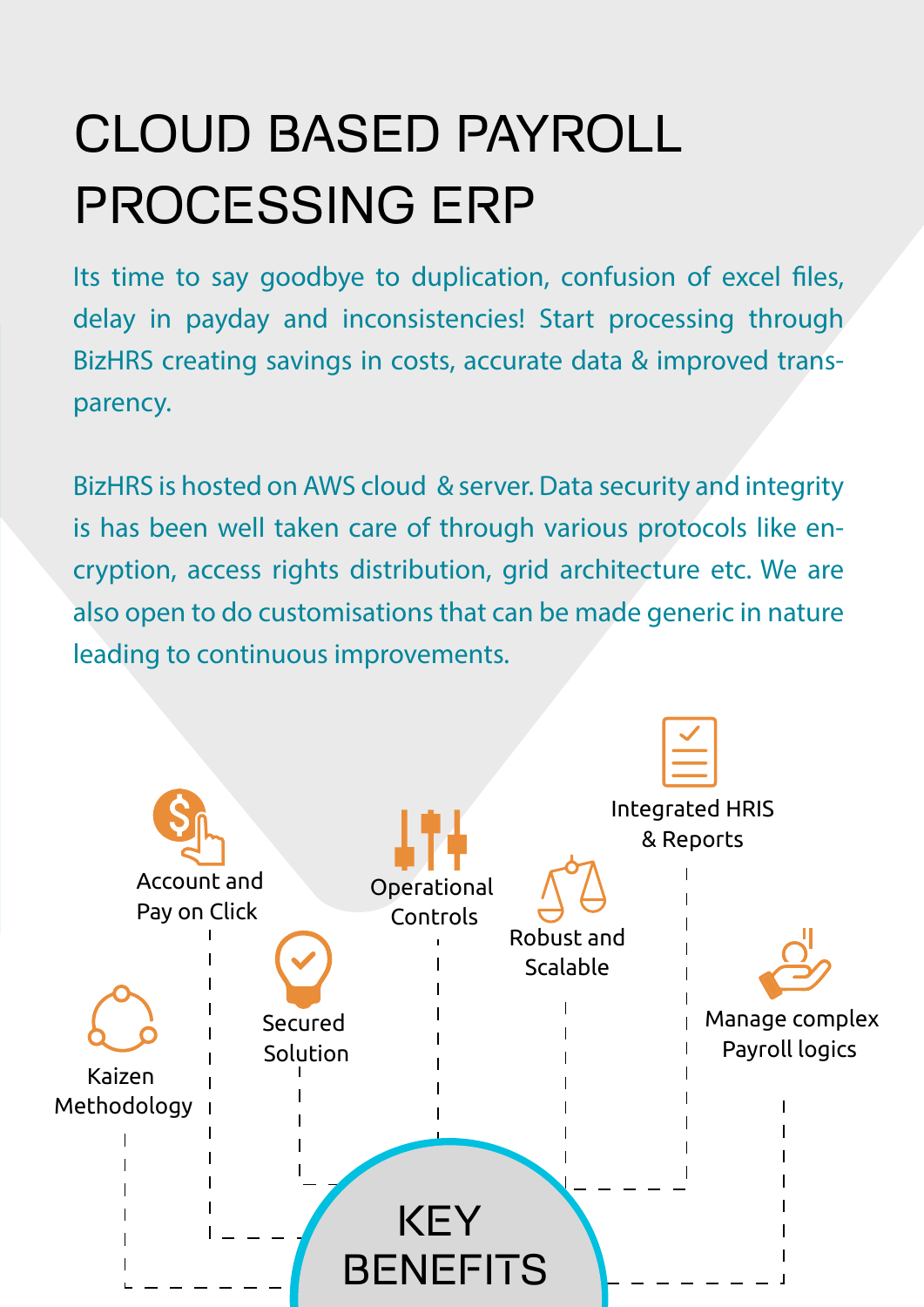#### FLEDGED RECRUITMENT MODULE

From vacancy requests till confirmation letter including interview scheduling & employee referral mechanism.

#### LEAVE & ATTENDANCE MODULE

Realtime Biometric sync handles the attendance smoothly. Leave policies are entered to control monthly credits and balances.

#### SALARY PROCESSING MODULE

Auto month end closer with inbuilt rules for calculating statutory deductions i.e PF, PT, ESIC & TDS and manual deductions. Payslips & other docs are available on clicks.

#### EMPLOYEE LINKED FUNCTIONS

Employees can be assigned assets of company, they can book conference room or receive a courier through system.

#### LOANS, ADVANCE & REIMBURSEMENTS

Manage approvals and limits as per company policies for a transparent & speedy process.

#### ADD ON FEATURES -

Awards Recognition Hotel Contract Management for outstations Newsletter building Policies and documents management API Integration

# **BIZHRS** MODULES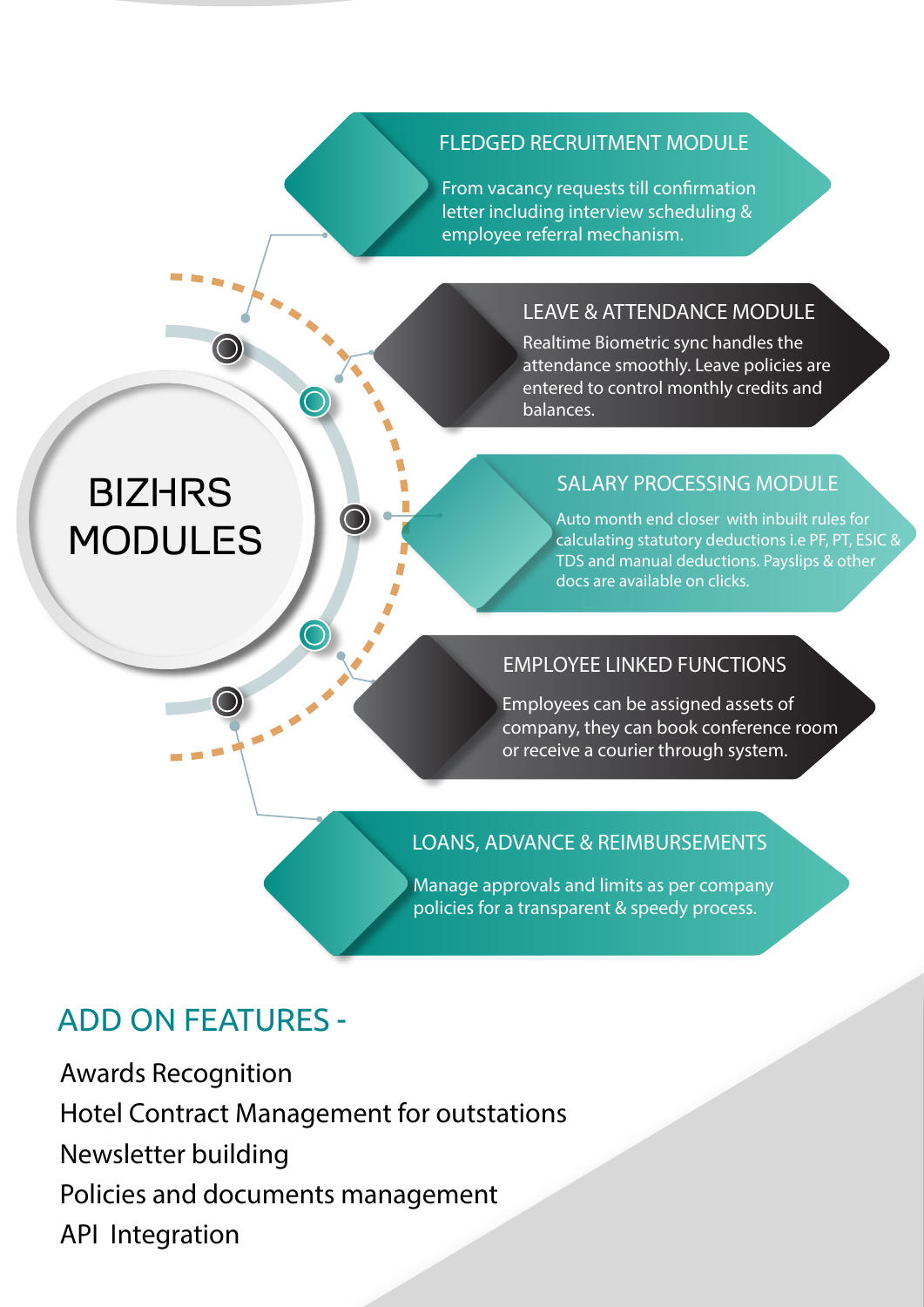# **HOW IT WORKS?**

### 1. CLIENT BOARDING

- Setting up of company on cloud
- Creating masters as per company policies
- Onboarding of
- Defining controls and access rights



2. EMPLOYEE SELF SERVICE PORTAL

- Managing leave and attendance

- Income tax proves and declaration

- Travel management through ODD

- Expense claim management system

- Other employee lifecycle activities



#### emplyees Theorie tax proves 3. HRMS AND ADMIN

- Managing recruitment
- Defining salary structures
- Creating task And events
- Employee documents managements
- Overall surveillance

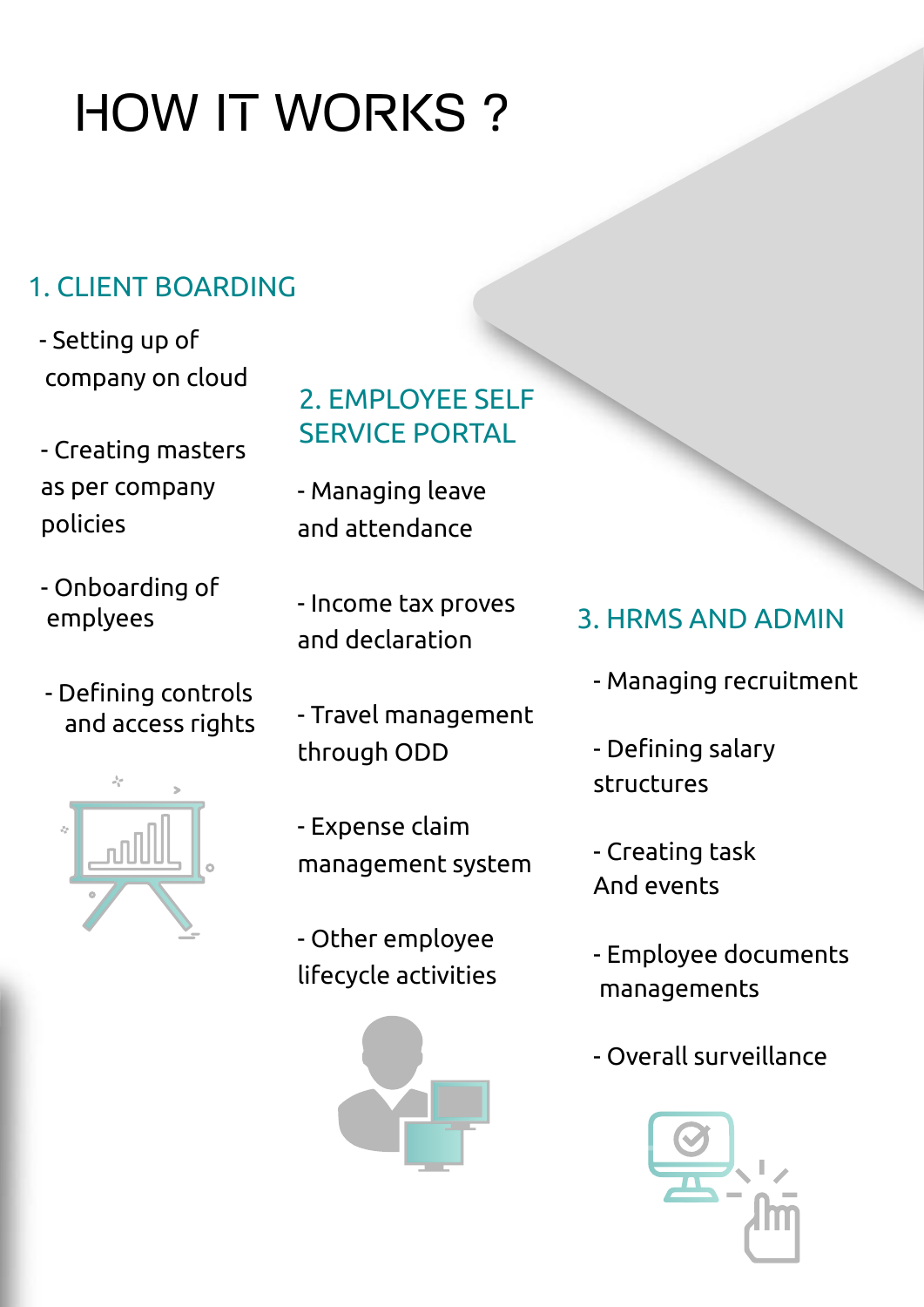# CHALLENGES WE OVERCOME

# IN HOUSE CHALLENGES

- High operational costs for process
- Lack of trainings and expected standards from employees
- Transparency related to Payroll with employees

# PROCEDURAL CHALLENGES

- Data delivery during Audits
- Dynamic changes in taxation and compliances
- Safety & security of salary data
- Managing leaves and attendance at back office